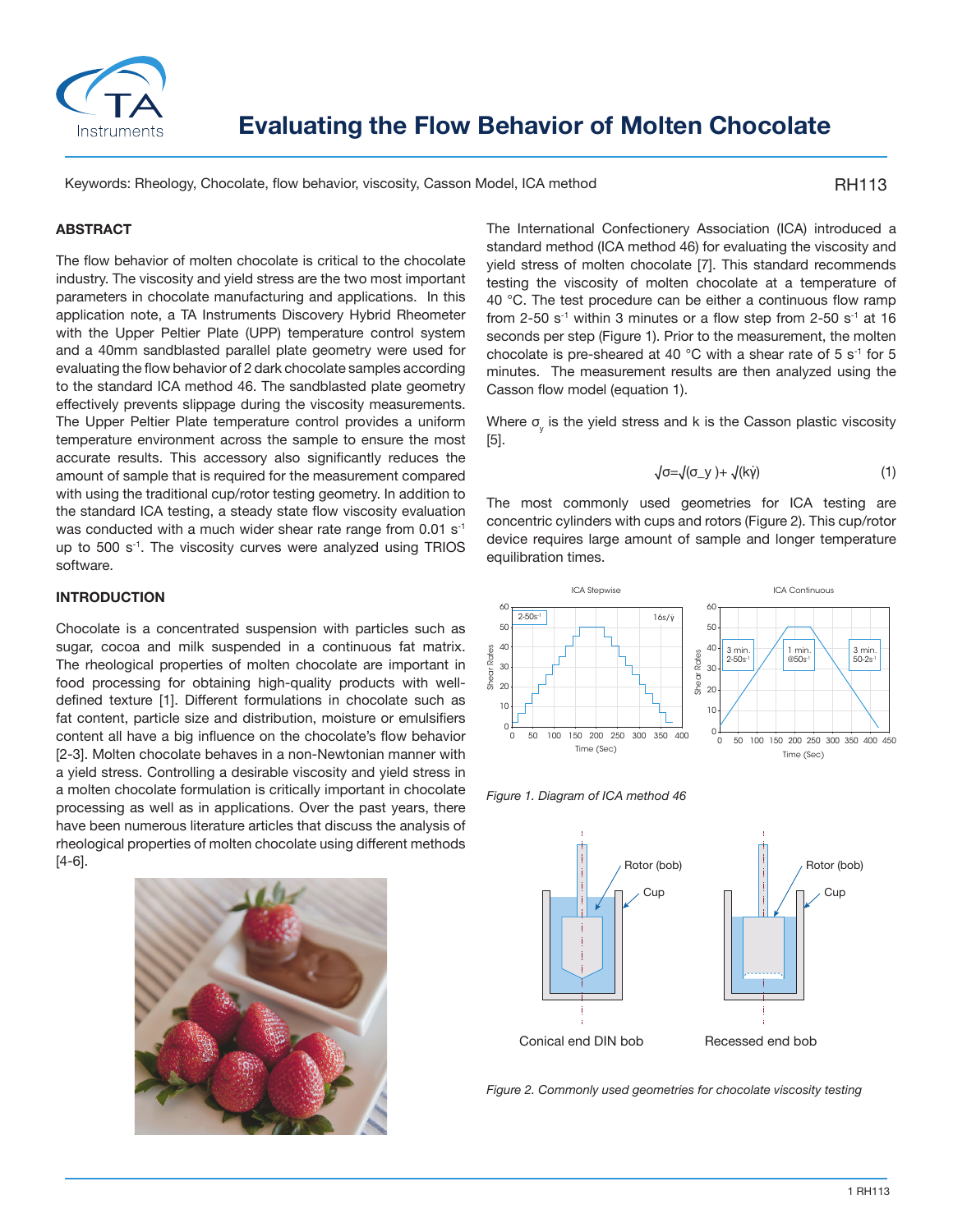The TA Instruments Discovery Hybrid Rheometer can be equipped with an Upper Peltier Plate (UPP) temperature control system, which is used in combination with the lower Peltier plate (Figure 3). This device provides the most uniform temperature control across the sample. The platinum resistance thermometer (PRT) is placed in direct contact with the testing plate to get the most accurate measure of sample temperature. In this application note, a 40mm sandblasted parallel plate geometry was used in conjunction with the UPP to conduct ICA method 46 testing on 2 molten dark chocolates. The Parallel plate geometry uses much less sample compared with the cup/bob geometry, approximately 1-2mL versus 8-20mL. Also, the sandblasted roughened surface texture helps to effectively prevent sample slippage at the interface.



*Figure 3. TA Instruments Discovery Hybrid Rheometer with the Upper Peltier Plate (UPP) temperature control system*

## **EXPERIMENTAL**

Two dark chocolates with 70% and 95% cocoa content, respectively, were purchased from a grocery store. The samples were equilibrated and pre-melted at 55 °C for one hour before any measurements. A TA Instruments Discovery Hybrid Rheometer with the UPP temperature control system was used for this measurement. The testing geometry was a 40mm sandblasted parallel plate. At a measurement gap of 1mm, the required sample volume is 1.26ml. The ICA method 46 test protocol was translated and programed in TRIOS software and is shown in figure 4. In the first step, molten chocolate was pre-sheared at 40 °C with a shear rate of 5 s<sup>-1</sup> for 5 minutes. Then in the second step, the shear rate was ramped up from 2  $s^{-1}$  to 50  $s^{-1}$  in 3 minutes. After that, the shear rate was held constant at 50 s<sup>-1</sup> for 1 minute. Then in the last step, the shear rate was ramped down from 50  $s^{-1}$  to 2  $s^{-1}$  in another 3 minutes. The ICA stepwise method can also be setup in TRIOS and the testing results are identical (data not shown in this apps note).



*Figure 4. ICA method 46 programmed in TA TRIOS software*

#### **RESULTS AND DISCUSSIONS**

Figure 5 shows the flow ramp up results for dark chocolate with 70% cocoa content. Data are plotted as shear stress versus shear rate and viscosity versus shear rate. The yield stress and Casson plastic viscosity are calculated using TRIOS software by fitting the measurement curve with the Casson model.



*Figure 5 The flow ramp up testing result of dark chocolate with 70% cocoa content. T=40°C*

Molten chocolates are thixotropic. Figure 6 shows the overlay results of 70% dark chocolate flow ramp up and down curves according to the ICA method. The flow up and down curves show a hysteresis loop. The thixotropy index is calculated by taking the area between the up and down curves. The normalized thixotropy is defined as the area between the up and down curves divided by the maximum rate, the maximum stress and the step time. This is a better method for comparing thixotropy results obtained from different test conditions. TA Instruments TRIOS software is capable of performing both thixotropy and normalized thixotropy analyses on molten chocolates. The flow test analyses of 2 dark chocolate samples are summarized in Table 1. Results show that the 95% dark chocolate has much lower yield stress and lower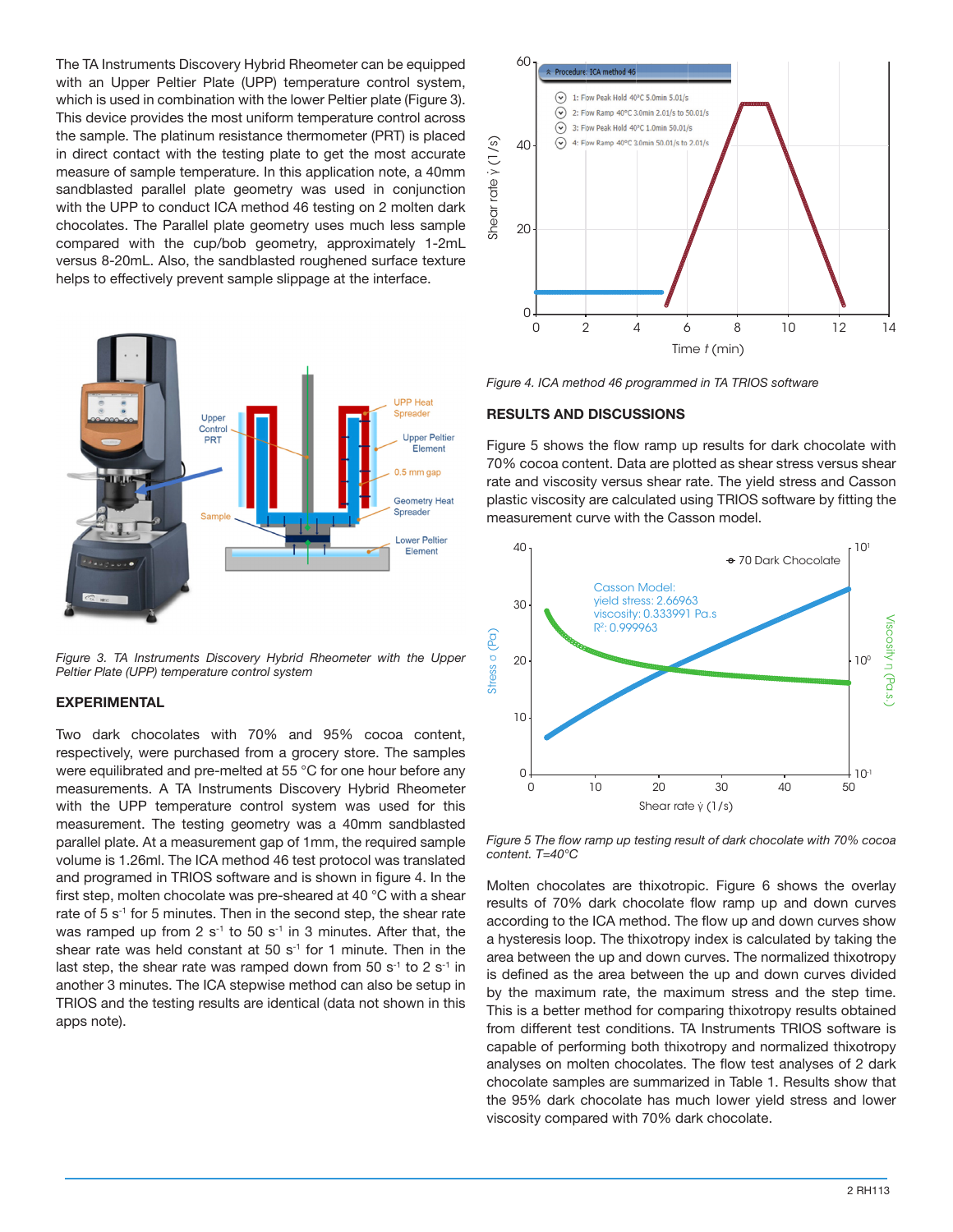

*Figure 6. The overlay of shear rate ramp up and down test results. Thixotropy analysis was performed using TRIOS software*

| % of Cocoa<br>content | Yield<br>stress (Pa) | <b>Casson viscosity</b><br>(Pa.s) | <b>Normalized</b><br>thixotropy<br>$(10^{-5} 1/s)$ |
|-----------------------|----------------------|-----------------------------------|----------------------------------------------------|
| 70                    | 2.67                 | 0.33                              | 8.82                                               |
| 95                    | 0.61                 | 0.28                              | 8.52                                               |

#### *Table 1. Flow analysis summary on 2 dark chocolates*

In recent years, researchers have noticed the limitation of using the ICA test method. First, the recommended shear rate range is limited. Many food processing applications often require the chocolate viscosity information in a much broader shear rate range than the ICA test outlined. The low shear viscosity (e.g. 0.01 s<sup>-1</sup>) helps correlate to formulation stability, and the high shear viscosity helps guide specific applications needs. Also, even with the stepwise ICA method, the test time at each individual shear rate (i.e. 16 seconds) may not be long enough to ensure that the sample has reached equilibration. This is especially the case when testing high viscosity chocolate formulations under lower shear rates. TA TRIOS software has a steady state sensing algorithm, which helps users to accurately collect steady state equilibration viscosity data with a wide range of shear rate (shown in figure 7).



*Figure 7. Diagram showing the steady state flow test setup in TRIOS software*

Figure 8 shows the steady state flow test results of 2 dark chocolate samples at shear rates from  $0.01$  s<sup>-1</sup> to  $500$  s<sup>-1</sup>. The measurement results fit the Carreau viscosity model well (equation 2).

$$
\frac{\eta - \eta_{\infty}}{\eta - \eta_{o}} = \frac{1}{(1 + (k\dot{\gamma})^2)^{\frac{(1 - n)}{2}}} \tag{2}
$$

Where  $\boldsymbol{\mathsf n}_0$  is the zero shear viscosity,  $\boldsymbol{\mathsf n}_\omega$  is the infinite rate viscosity, k is the consistency, and n is the rate index. The results show that molten dark chocolate with less cocoa content has higher viscosity and exhibits more shear thinning behavior compared with the chocolate with greater cocoa content.



*Figure 8. Steady state flow tests of 2 dark chocolates at 40 °C.*

### **CONCLUSIONS**

The flow behavior of molten chocolates can be evaluated using TA Instruments rotational rheometers. The Upper Peltier Plate provides a uniform and accurate measure of temperature for coneplate and parallel plate measurement. Testing molten chocolate in parallel plate significantly reduces the required sample volume and equilibration time. Also, using a roughened surface sandblasted plate geometry helps to effectively prevent sample slippage at the interface. The standard chocolate viscosity testing method, the ICA method 46, can be programmed in TA TRIOS software. In addition to the ICA method, a broader shear rate range viscosity testing was also conducted, and TRIOS software was able to fit the test results to the most appropriate viscosity model.

#### **REFERENCES**

- 1. Estela Vidal Goncalves, Suzana C.S. Lannes, "Chocolate Rheology", Food Science and Technology (Campinas), 30(4): 845-851, 2010. DOI:10.1590/S0101-20612010000400002
- 2. Emmanuel Ohene Afoakwa, Alistair Paterson, Mark Fowler, Joselio Vieira, "Relationship between rheological, textural and melting properties of dark chocolate as influenced by particle size distribution and composition", Eur Food Technol, 227, 1215-1223, 2008. DOI: 10.1007/s00217-008-0839-5